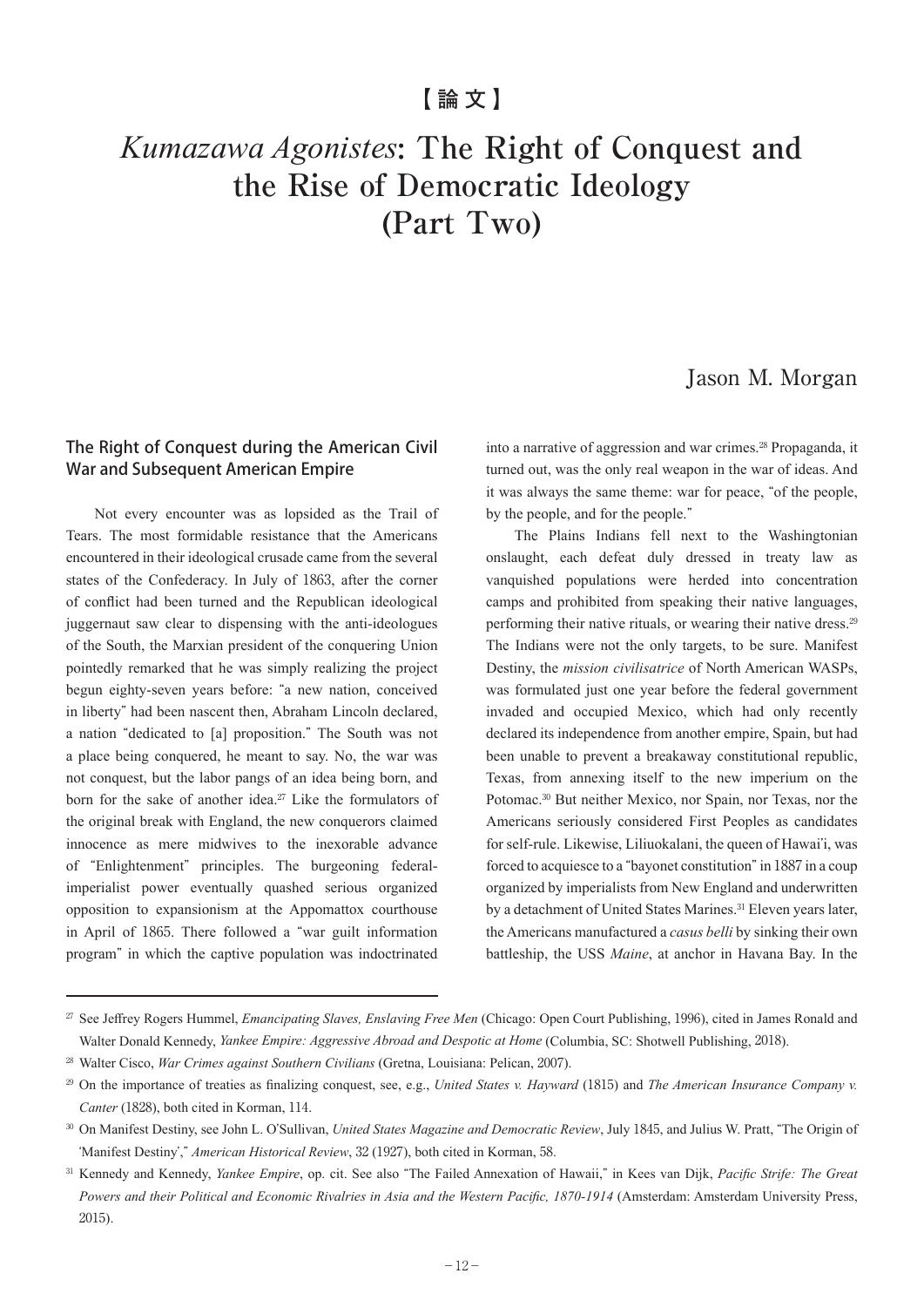short war that followed, the United States wrested control of Cuba, Puerto Rico, and the Philippines, again from Spain. The American subduing of Cuba and the Philippines, a project taken over from the Spanish colonial forces long at war there, saw the continuation of the use of concentration camps—a practice the Spanish had also employed, but at which the Americans excelled thanks to their decades of experience in effecting Native American genocide—and the development of the idea that an entire population could, and should, be held hostage in order to suppress resistance by "rebels" and "terrorists".

While these exercises were preliminary ventures into the transformation of the United States from a constitutional republic into an empire, World War I marked the true turning point in the re-founding of America as an imperial power. World War I was also a turning point in the development of international law, for it was in the context of this war that President Woodrow Wilson, acting as mouthpiece for technosocialist Col. Edward Mandell House, formally enshrined the right of conquest as a principle of internationalism, and no longer just as a conquest between and among states.<sup>32</sup>

After securing the defeat of Germany in co-operation with the Allies, [Wilson] intended to exploit the latter's dependence in order to carry through his grand design for the reform of the international order, the principal ingredient of which was a post-war association of democratic nations that would punish violations of territorial integrity.<sup>33</sup>

Wilson framed this "new international order"34 in the context of "the self-determination of peoples," declaring as much in a speech to Congress on April 2, 1917—just four days before declaring war on Germany in direct contravention of his promise to keep the United States out of the Great War. The plea of the American imperialists was thoroughly Rousseauan:

what the United States wanted from war was not war but peace, not conquest but democracy (even though a majority of American voters had cast their ballots for the anti-war platform of which Wilson had been the erstwhile representative).<sup>35</sup> With the United States now in control of the narrative<sup>36</sup> and financially sapping Great Britain of its wealth of gold, the stage was set for the re-conquest of a resurgent Germany and the elimination of the United States' most formidable antiliberal rival in the Pacific, the Empire of Japan.

### The Japanese "Exception"

Japan is particularly instructive by way of contrast with the American way of war. Japan had had no empire until contact with the post-French Revolution West, and even then her empire was premised upon the ideals that the Westerners themselves espoused, but never seriously considered honoring.<sup>37</sup> It was Japan, after all, that insisted on adding a clause of racial equality during the Paris Peace Conference of 1919—a proposal that was swiftly dismantled by Woodrow Wilson using an ad hoc procedural technicality, again despite a majority having voted in its favor. Undaunted, Japan attempted to put this ideal into practice in Manchuria. Racial equality was one of the fundamental tenets of the Manchurian experiment, and the Manchurian flag is an expression of the harmony of five different races coexisting in pursuit of a common goal. Manchuria is most instructive of all, because it is here that we can see the different strains of conquest and the ideological frameworks used to clothe them with legitimacy. For the Japanese, racial harmony was not merely the mouthing of sonorous platitudes, as it was for the European and American powers. Racial equality, largely window-dressing for the West, was a matter of life and death for Japan. If Japan could not hold Manchuria, a territory whose existence was rooted in racial co-existence, then Japan stood defenseless before the Bolshevik onslaught—a fact given very little weight by the

<sup>&</sup>lt;sup>32</sup> See G. Edward White, *Law in American History, Vol. II: From Reconstruction through the 1920s* (Oxford: Oxford University Press, 2016), esp. Ch. 3, "Foreign Relations Law and Policy from the Civil War through the 1920s," 89-117.

<sup>33</sup> Korman, 137

<sup>&</sup>lt;sup>34</sup> "What we are striving for is a new international order based upon broad and universal principles of right and justice—no mere peace of shreds and patches." Woodrow Wilson, speech of Feb. 11, 1918, in Harold William Vazeille Temperley, *A History of the Peace Conference of Paris* (London: H. Frowde: Hodder & Stoughton, 1920-24), 259, cited in Korman, 155.

<sup>35</sup> Ray Stannard Baker and William E. Dodd, eds., *The Public Papers of Woodrow Wilson* (New York: Harper, 1926), 407-14, cited in Korman, 136.

<sup>36</sup> "Self-determination [of peoples]" was repeated, for example, by British prime minister David Lloyd George. See David Lloyd George, *The Truth about the Peace Treaties* (London: Gollancz, 1938), 59, cited in Korman, 138.

<sup>37</sup> See Masaharu Yanagihara, "Japan," in Fassbender and Peters, *The Oxford Handbook of the History of International Law*, op. cit., esp. sec. four, "Pseudo-Equality and the New Order in East Asia," 493-97.

<sup>&</sup>lt;sup>38</sup> See Harry Wray and Seishiro Sugihara, *Bridging the Atomic Divide: Debating Japan-US Attitudes on Hiroshima and Nagasaki* (Lanham, MD: Lexington Books, 2019).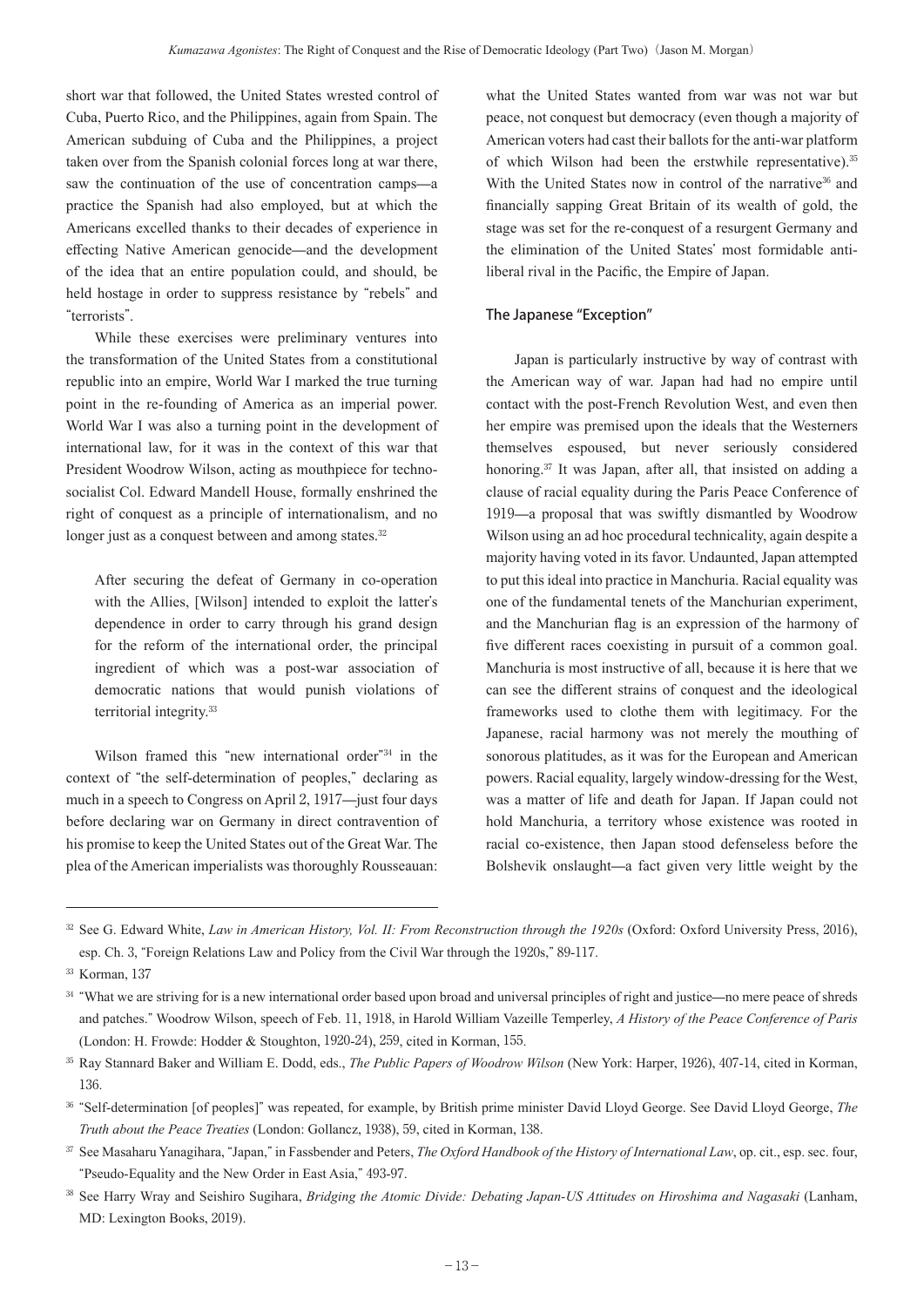Europeans and Americans.<sup>38</sup>

Indeed, although Japan's interest in Manchuria was clearly a defensive one on the whole (her quest for resources being a function of the necessity of self-defense), she was denounced by the League of Nations in 1932 for having abrogated her accession to the Kellogg-Briand Pact of 1928—even though the Pact allowed for self-defense.39 This broad exception, notably *not* granted to Japan in the instance, was widely used by other powers:

The United States claimed that self-defence covered the Monroe Doctrine; Britain, that it covered ʻinterference' in the Suez Canal; and Japan later claimed that it undertook the conquest of Manchuria in self-defence, pointing out that Manchuria was no less vital to Japan's self-defence than the Panama Canal to the United States or the Suez Canal to Britain. [...] However, [...] the verdict of the Lytton Commission Report, adopted by the Special Assembly of the League of Nations on 24 February 1933, <sup>40</sup> was that Japanese operations in Manchuria were not measures of legitimate self-defence; and in 1934 the British and United States governments denied that Japan had the right to take action in China by virtue of its special interests in the area—thereby defeating their own earlier claims that defence of vital interests was a legitimate ground for resort to war.<sup>41</sup>

Here we see a rent in the ideological fabric that is supposed to have covered over aggression since the French Revolution. Self-defense is a paradigm not equally accessible by all. It is worth recalling that Lincoln proclaimed all men created equal only after it had been determined that his government possessed more guns. Likewise, the definition and application of the doctrine of self-defense in the Kellogg-Briand Pact was determined by a calculus rather removed from any notion of equality. The League of Nations surmised that Japan was not able to defy the "general will" on its own, and therefore acted with impunity against the new island empire.

There was never any real question about the meaning

of the the Kellogg-Briand Pact. Japan's only fault lay in not having had privileged access to the circle of decisionmakers whose word, and will, were the ultimate arbiters of geopolitical reality. As Francis Paul Waters remarks, the Kellogg-Briand Pact:

forb[ade] war [only] as an ʻinstrument of national policy', [but ...] did not forbid recourse to war as an instrument of international policy, as in collective action under the Covenant [of the League of Nations], or collective action not authorized by a competent international organ as in a war of sanction against an aggressor.<sup>42</sup>

For the Americans, who were best poised to extend their empire outward into hegemony over all other powers, the Kellogg-Briand Pact was an instrument to paralyze potential rivals until they could be maneuvered into launching attacks at inopportune times. The ultimate goal was the instantiation of globalist ideology—the natural outgrowth of the Rousseauism of the Treaty of Vienna—and the creation of a world body (to be puppeteered by Washington) to oversee the Rousseauan doctrine of perpetual war for perpetual peace, the price the collective will must pay for forcing non-liberal states to be free.

As Japan had rightly feared, the United States was soon joined in its internationalism by the Soviet Union.<sup>43</sup> Indeed, this was the real nature of the Americans' partnership with the Russians. Franklin Delano Roosevelt was not a communist he was, like Stalin and like Lenin before him, a globalist.<sup>44</sup> All wanted the same thing, namely, the postwar construction of a truly globalized League of Nations. This was the project on which one of the most prominent Soviet spies (among very, very many) in the Roosevelt administration, Alger Hiss, was most feverishly at work. Hiss was secretary-general of the United Nations Conference on International Organization at San Francisco in April of 1945, and had been the lead negotiator with Stalin during the Dumbarton Oaks Conference the year before. These were all designed to put into effect the Moscow Declaration of 1943, which called for the creation

<sup>39</sup> See George Hubbard Blakeslee and Nathaniel Peffer, *The Lytton Report* (New York: Foreign Policy Association, 1932).

<sup>40</sup> The Report itself was issued in 1932.

<sup>41</sup> Korman, 193-94, citing *League of Nations Official Journal* (1933), spec. suppl. no. 112, 22, 71, 72, and *Documents on International Affairs* (1934), 476, 477.

<sup>42</sup> Korman, 194, citing Francis Paul Walters, *A History of the League of Nations* (London: Oxford University Press, 1952), Martin Wright, Hedley Bull, and Carsten Holbraad, eds., *Power Politics*, 2nd ed. (Harmondsworth: Penguin Books, 1986), 111, and Ian Brownlie, *International Law and the Use of Force by States* (Oxford: Clarendon Press, 1963), 332-3.

<sup>43</sup> Korman, 137. See also Ezaki Michio, *Kominterun no bōryaku to Nihon no haisen* (Tokyo: PHP Shinsho, 2017).

<sup>44</sup> It is unclear whether Roosevelt—who, according to his closest aide, Morgenthau, was never seen to be reading a book and who appeared to lack even a basic understanding of history—truly understood what communism was in the first place. See, e.g., Watanabe Sōki, *Dai niji sekai taisen Amerika no haiboku: Beikoku wo ayatsutta Sobieto supai* (Tokyo: Bunshun Shinsho, 2018).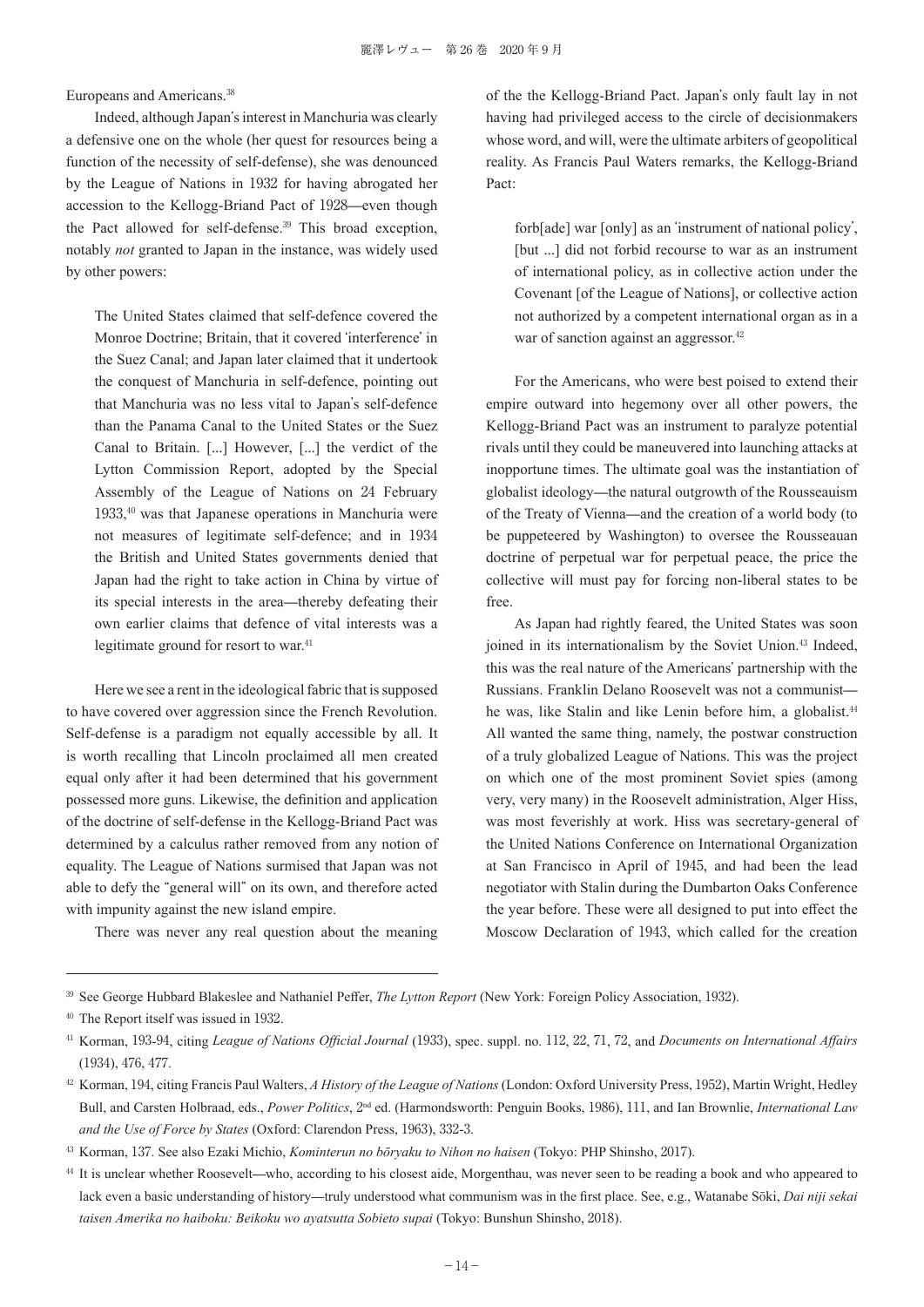of just such an international body as President Harry Truman addressed when he visited the first UN Conference in June, 1945—one month after he had ordered the incineration of Tokyo in order that Japan might be forced to be free. With this new supranational structure in place, the United States and the Soviet Union, allies in the war against national sovereignty, were able to endue their aggressive actions with a justificatory sheen in perpetuity.

Although the name had changed, this arrangement was little more than a recapitulation of the interwar system of Mandates, overseen by the fledgling League of Nations, which represented a first step toward the globalist new world order which Wilson and his Bolshevik counterparts envisioned. As Korman observes:

The concept of the League of Nations Mandates provided a means whereby it could be claimed that it was not *conquest* that had conferred upon the victors the right to rule over the inhabitants of the conquered territories, but rather the *League of Nations* itself—that is, a legally constituted international body which had taken upon itself (amongst other matters of international concern) the guardianship of the welfare and interests of those peoples who were not yet ready to govern themselves.<sup>45</sup>

#### Or, as Inis L. Claude points out:

[the victors in WWI] distributed [...] confiscated possessions among themselves, substantially in accordance with the pattern which they had agreed upon in secret treaties during the war and with the realities of military occupation which prevailed at the end of the war; they gave to the League the shadow of supervisory authority over their administration of the newly-acquired colonies while retaining for themselves the substance of sovereign control; they ostensibly became agents of the League, albeit self-appointed agents, but in fact they created the League as an instrument of their purposes and, in particular, designed it to serve as an agency for bestowing ideological legitimacy upon their colonial conquests.<sup>46</sup>

The right of conquest, dislodged by the American and French revolutions from a focus on outright domination of territory and reframed as an ideological pursuit, thus moved at first through a slalom of treaties before finally breaching the walls of the nation-state and metastasizing into a new internationalism, a phase change which opened up fresh ideological vistas in which sovereigns could conquer at will. Rule of law, then, became the new watchword for the right of conquest. In the United Nations, the Americans, especially, had finally achieved the cutting of the Gordian knot between *ex injuria jus non oritur* and *ex injuria jus oritur*. Rights *could* arise from wrongs—so long as the United Nations said so, and so long as the United States, which eventually came to control the "international" body, agreed.

#### The Right of Conquest in Postwar Japan

All in all, the United States imperial government showed great legalistic dexterity in leapfrogging over the putative internationalism of the Wilson years and thereafter in reasserting its own national control over previously international arrangements. For example, the Pacific Islands Mandate, which had been granted to Japan after World War I, was appropriated by the US after World War II as a "strategic trust territory," according to which Japan was divested of her possessions (in direct violation of the Atlantic Charter, which the Americans had spearheaded and whose first point was "[our] countries seek no aggrandizement, territorial or other" $47$ )

<sup>45</sup> Korman, 142. Much of this hinges on the interpretation of Article 10 of the Covenant of the League of Nations. See, generally, Korman, ch. 6, "Legal Developments Regarding the Acquisition of Territory by Conquest," and also Alfred Zimmern, *The League of Nations and the Rule of Law, 1918-1935* (London: Macmillan, 1936), cited in Korman, 182.

<sup>&</sup>lt;sup>46</sup> *Swords into Plowshares: The Problems and Progress of International Organization*, 3<sup>rd</sup> ed. (London: University of London Press, 1964), 323, cited in Korman, 143. For the position of the United States government, stated frankly, see a note from August 24, 1921: "The Government of the United States adheres to the position ... that the right to dispose of the overseas possessions of Germany was acquired only through the victory of the allied and associated powers. [...] With respect to mandates other than those which were formerly possessions of Germany, [...] the opportunity of the Allied powers to secure the allocation of mandates and the administration of territories formerly under Turkish rule was made possible only through victory over Germany." *Mandates under the League of Nations* (Chicago: University of Chicago Press, 1930), 502, cited in Korman, 159. Or, as a jurist summed up American Secretary of State Charles Evans Hughes' April 5, 1921 communique to the Japanese Foreign Ministry, "To the victors belong the spoils." Charles Noble Gregory, Editorial Comment ("The Mandate over Yap"), *American Journal of International Law* 15 (1921), 424, cited in Korman, 159-160.

<sup>47</sup> Quoted in Korman, 162. For a complete text of the Atlantic Charter, see Yale Law School's *The Avalon Project: Documents in Law, History and Diplomacy*: http://avalon.law.yale.edu/wwii/atlantic.asp . The acquisition of Japanese Pacific mandates was also in direct violation of "the Stimson Doctrine (1932) on the non-recognition of the results of conquest." Korman, 234.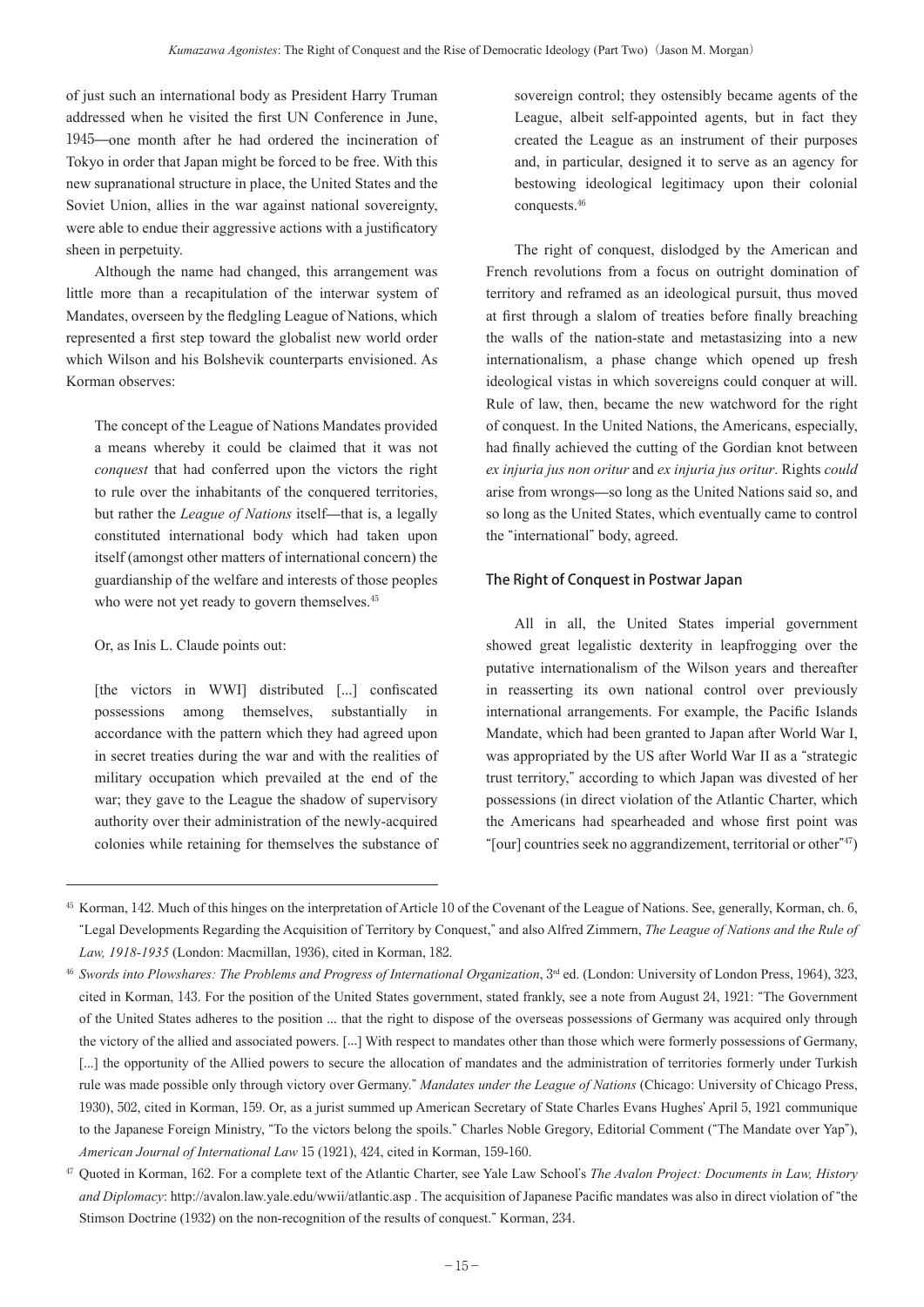in the name of the United Nations Security Council. But, as Korman points out, "the concept of strategic trusteeship was an American concept invented by and for the United States, which coveted Japan's former holdings for building bases and detonating atomic and hydrogen bombs.48 It remains an open question whether there is any law big enough, or strong enough, to counter and contain the explosion of a thermonuclear device. In any event, and in a decisive testimony to the power of the postwar "international" order, the United States government has never been successfully prosecuted for war crimes, or for similar actions carried out in the absence of a formal declaration of war.

However, the United Nations, the creature of the "Enlightenment" United States and the heir to the legacy of the French Revolution, was by itself not enough to keep Japan permanently hobbled and incapable of regrouping and rechallenging the American hegemon. What was needed, as with the defeated South after 1865, was a program of reindoctrination of the populace and weakening of the body politic. The Japanese constitution, hastily written in English by low-level American government clerks, has proven to be the main instrument by which the Americans' potential Pacific rival (akin to the worrisome ongoing existence of the legitimate line of Go-Daigo in Japan) is kept at bay. In many ways, the Japanese constitution is the most curious iteration of the newfangled, ideological right-of-conquest doctrine of all, because of the way it echoes legalistic prescriptions of the past which were used to justify conquest by imbuing aggression with the coloring of order and law.<sup>49</sup>

The constitution is also an echo of an older legalistic technique for evading responsibility for conquest. By order of the Pope and the Spanish Crown, for example, Spaniards conquering what were determined to be *territoria nullius* (due to those territories being either uninhabited, lawless,

or under the jurisdiction of a pagan prince $50$ ) had to read, before embarking on subjugation at swordpoint, to any native populations in the area a document known as the *Requerimiento* (1513). This document:

asserted [...] Papal and Spanish claims to the New World; declared that in view of these claims resistance to the Spaniards was unlawful and war on the part of the Spaniards just; and left the Indians with one of two alternatives—they had either to acknowledge the supremacy of the Pope and the Spanish Crown, or else suffer enslavement and confiscation of their property as a punishment for making unjust war. Once the [*Requerimiento-reading*] ceremony was completed, if the Indians still proved recalcitrant, the Spaniards considered that the way was open to war and annexation.<sup>51</sup>

Here, a further distinction germane to the Second World War should be made, between just war and holy war. Under just war doctrine—developed first by St. Augustine in response to the need for the unraveling Roman Empire, swiftly transitioning from pagan to Christian control, to defend itself against barbarian invasions—defensive war could be licit. Holy war, by contrast, is waged in defense of the Christian Faith. It is therefore licit to go on the offensive in a holy war. As Europe shifted after the French Revolution, from Christianity to Enlightenment ideology, wars in defense of the Faith waned, while wars in defense of ideology grew more frequent and more violent. As Martin Wright points out:

In the notion of the Just War, the premise is that all parties *have* their due rights, and war is the means of penalizing violation of right and ensuring restoration and restitution. It is a juridical conception, of war as the instrument of

<sup>49</sup> See Charles L. Kades, "The American Role in Revising Japan's Imperial Constitution," *Political Science Quarterly*, vol. 104, no. 2 (Summer, 1989), 215-47.

<sup>50</sup> See, generally, Korman, Ch. 2 "The Right of Conquest in Relations between European States and ʻBarbarian' Political Communities," citing also inter alia Quincy Wright, "The Goa Incident," *American Journal of International Law* 56 (1962), the *Western Sahara Case (ICJ Pleadings)* (1982), *Western Sahara*, 1975, iv, 452-94, Sir Mark Frank (M.F.) Lindley, *The Acquisition and Government of Backward Territory* in *International Law* (New York: Negro Universities Press, 1969), and William H. Prescott, *History of the Conquest of Mexico* (London: Sonnenschein, Lowrey, 1888). See also the papal bulls *Dum diversas* (1452) and *Inter coetera* (1493).

<sup>51</sup> Korman, 50, citing Georg Schwarzenberger, *The Frontiers of International Law* (London: Stevens, 1962), 53.

<sup>48</sup> Korman, 162-63, quoting Charmian Edwards Toussaint, *The Trusteeship System of the United Nations* (New York: Praeger, 1956), 120. "A straightforward illustration of the continuing assumption of a right of conquest may be found in the statement made by the American Secretary of the Navy, Frank Knox, to the House Foreign Affairs Committee on 9 March 1944, regarding the claim of the United States to retain the Pacific Islands of Micronesia (i.e. the Marshall, Caroline, and Mariana Islands), which had been mandated to Japan after the First World War: ʻthose mandated islands have become Japanese territory and as we capture them they are ours'. [︙] ʻThis thesis has been supported by Senator [Albert "Happy"] Chandler, by various publicists, and by certain correspondents with our forces in the Pacific. It represents the easiest and most convenient solution. We can claim the islands by right of conquest.'" Korman, 163-64, quoting, both times, from Huntington Gilchrist, "The Japanese Islands: Annexation or Trusteeship," *Foreign Affairs*, 22 (1944), 641.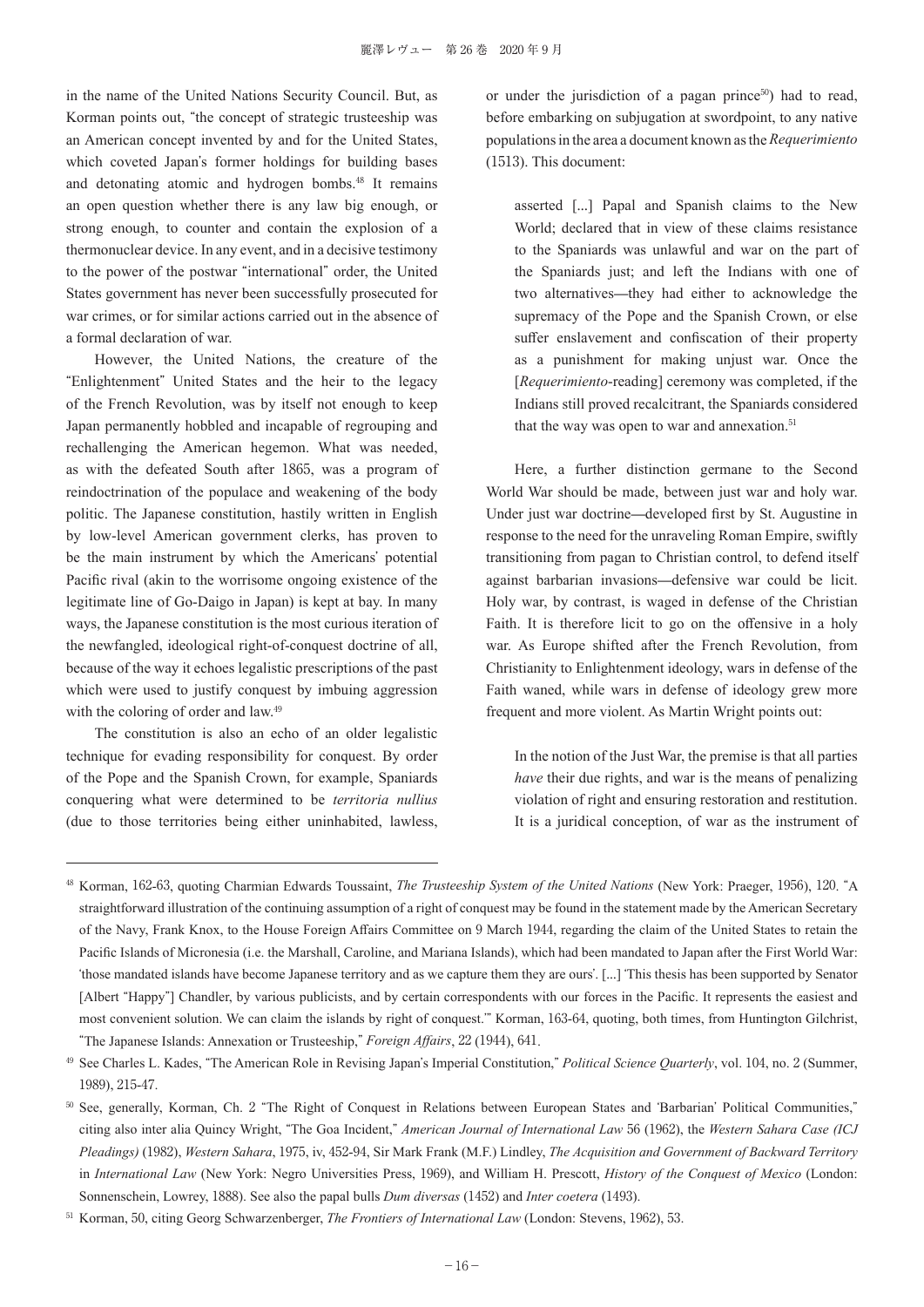law. In the notion of the Holy War, the premise is that the true believers *are* right, and that infidels are to be converted or exterminated. ... It is a religious conception, of war as the instrument of God's will, or of history.<sup>52</sup>

The conquering Americans, no longer Christian, were still trapped in the forms of the past. They dressed their aggression in law and painted it over with ideology, but the objective reality beneath remained the same. Just as with Ashikaga Takauji imposing his will upon the Imperial Household by force, the Americans, too, conquered Japan and proceeded to arrange the realm to suit their own contemporary prerogatives.

It is therefore entirely fitting that Kumazawa Hiromichi should have sent his petition for recognition of imperial legitimacy to Gen. Douglas MacArthur, who had slogged his way across the Pacific one hand grenade, landmine, flamethrower, and atom bomb at a time, and under whose direction hundreds of thousands of innocent noncombatants ("collateral damage," the Americans would soon learn to say) had been napalmed, machine-gunned, or starved. No one understood better than MacArthur that the right of conquest was not an academic exercise of balancing the theories of Hugo de Grotius against those of Samuel von Pufendorf. Kumazawa rightly intuited that the person who could decide the direction of the imperial line was not the Japanese themselves weakened as they were by the "unconditional surrender" imposed on them by pupils of the "Enlightenment"—but the new sovereign, Gen. Douglas MacArthur.

The letter that Mr. Izumo sent to the *Jiji Shimpo*, mocking Kumazawa for his "audacious" pretentions to the Chrysanthemum Throne, is thus far more insightful than its writer knew. In taunting Kumazawa for having been rejected by "the people," Mr. Izumo was acknowledging that an entirely new paradigm had come to the Japanese archipelago with the landing of the US Navy somewhere between the former capitals of the Ashikaga and Edo shogunates. Before the war, Kumazawa's father had petitioned the Meiji Emperor directly for recognition of his claims. This sort of gentlemanly negotiation was ended with the arrival of the heirs of Rousseau in August of 1945. In many other ways, however, nothing substantial had changed at all. As was the case six hundred years before, the final word on imperial succession belonged to the commander of whichever military force had prevailed in pitched battle. In sending a letter of his own, to Gen. MacArthur in August of 1947, Kumazawa Hiromichi, possible heir to the Southern Line of the Chrysanthemum Throne, was acknowledging the new—and old—reality, too.

## Works Consulted

Akehurst, Michael. *Lectures on Modern History* (London: Macmillan, 1926).

Allen, Helena G. *The Betrayal of Liliuokalani: Last Queen of Hawaii, 1838-1917* (Mutual Publishing Co., 1991).

Aoyagi Takehiko. *Rūzuberuto wa Beikokumin wo uragiri Nihon wo sensō ni hikizurikonda: Amerika Kyōwatō moto tōshu H. Fisshu ga abaku Nichi-Bei sen no shinsō* (Tokyo: Heart Shuppan, 2017).

Atlantic Charter. Yale Law School, *The Avalon Project: Documents in Law, History and Diplomacy.*

Avineri, Shlomo, ed. *Karl Marx on Colonialism and Modernization: His Dispatches and Other Writings* (New York: Doubleday, 1969).

Baker, Ray Stannard and William E. Dodd, eds. *The Public Papers of Woodrow Wilson* (New York: Harper, 1926).

Ballis, William. *The Legal Position of War: Changes in its Practice and Theory from Plato to Vattel* (The Hague: Nijhoff, 1937).

Barnes, Harry Elmer. "Pearl Harbor after a Quarter of a Century," *Left and Right*, vol. 4, no. 1 (1968).

Barnes, Harry Elmer. *Perpetual War for Perpetual Peace: A Critical Examination of the Foreign Policy of Franklin Delano Roosevelt and its Aftermath* (Caldwell, Idaho: Caxton Printers, 1953).

Blakeslee, George Hubbard and Nathaniel Peffer. *The Lytton Report* (New York: Foreign Policy Association, 1932).

Brownlie, Ian. *International Law and the Use of Force by States* (Oxford: Clarendon Press, 1963).

Bull, Hedley. *The Anarchical Society: A Study of Order in World Politics* (London: Macmillan, 1977).

Bull, Hedley, ed. *Systems of States* (Leicester: Leicester University Press, 1977).

Bull, Hedley and Adam Watson, eds. *The Expansion of* 

<sup>52</sup> Martin Wright, in Hedley Bull, ed., *Systems of States* (Leicester: Leicester University Press, 1977), 34-5, cited in Korman, 51. Emphasis in original.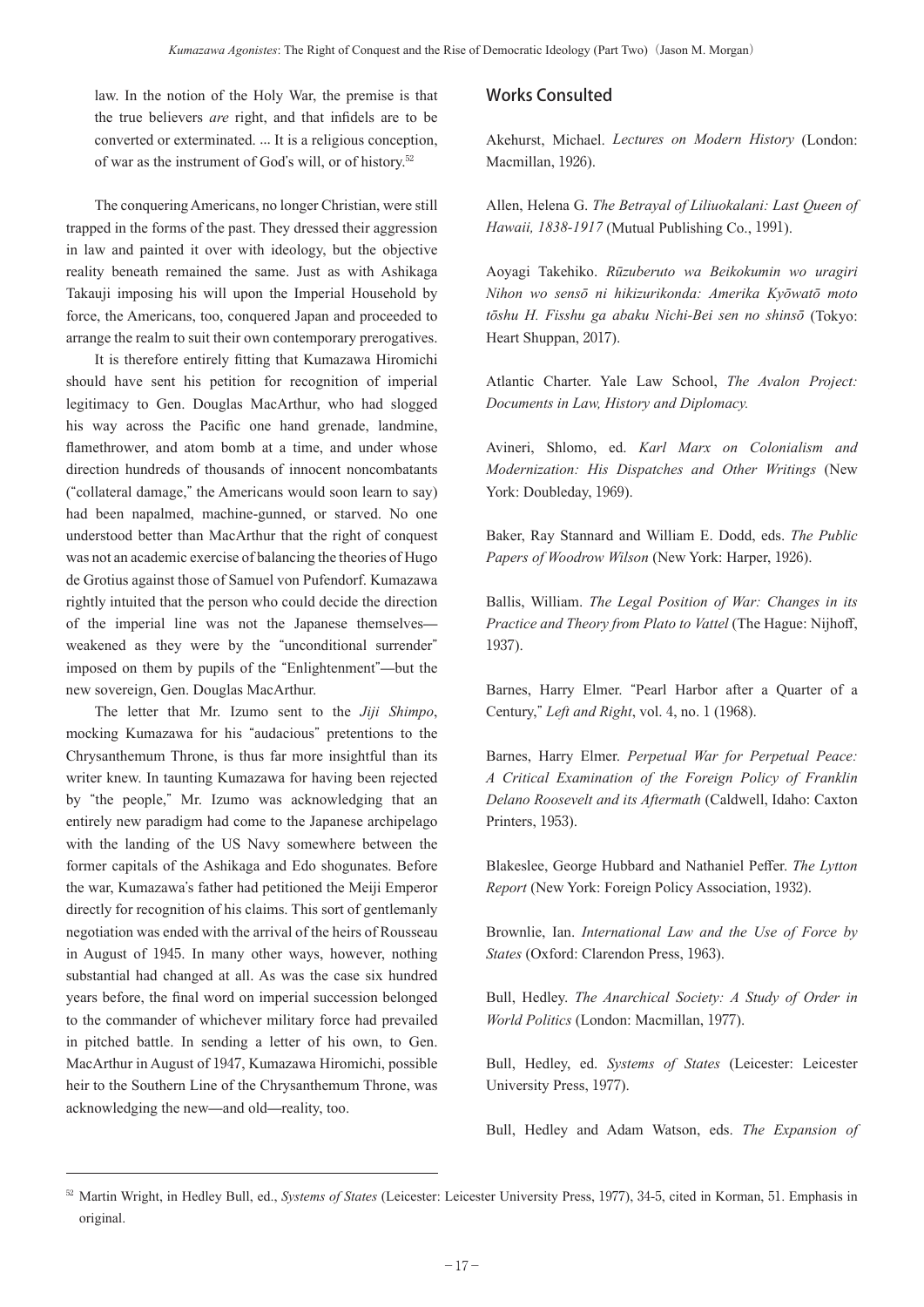*International Society* (Oxford: Oxford University Press, 1989).

Butler, Smedley. *War Is a Racket* (New York: Round Table Press, 1935).

Caesar, Julius, tr. and ed. John Warrington. *Caesar's War Commentaries* (De Bello Gallico *and* De Bello Civili) (London: Everyman's Library, 1953).

Chomsky, Noam with Edward Said. *Acts of Aggression: Policing "Rogue" States* (New York: Seven Stories Press, 1999).

Cisco, Walter. *War Crimes against Southern Civilians* (Gretna, Louisiana: Pelican, 2007).

Claude, Inis L. *Swords into Plowshares: The Problems and Progress of International Organization*, 3rd ed. (London: University of London Press, 1964).

Cobban, Alfred. *The Nation State and National Self-Determination* (London: Collins, 1969).

Davis, Forrest, and Robert A. Hunter. *The Red China Lobby* (New York: Fleet Publishing, 1963).

DiLorenzo, Thomas J. *The Real Lincoln: A New Look at Abraham Lincoln, His Agenda, and an Unnecessary War* (New York: Crown Rivers Press, 2003).

Dinstein, Yoram. *War, Aggression and Self-Defence* (Cambridge: Grotius Publications, 1988).

*Documents on International Affairs* (1934).

Dolzer, Rudolf. "Falkland Islands (Malvinas)," *Encyclopedia of Public International Law* 12 (1990).

Endō Akiko. "Nanbokuchō no nairan ga kindai ni nokoshita fu no isan: Nanbokuchō seijun ronsō towa nan datta noka," *Rekishi Real Nanbokuchō: Futatsu no chōtei ga heiritsu shita ijō jitai wa naze okita no ka* (Tokyo: Yosensha, 2017).

Ezaki Michio. *Kominterun no bōryaku to Nihon no haisen* (Tokyo: PHP Shinsho, 2017).

Ezaki Michio. *Nihon wa dare to tatakatta noka: Kominterun no himitsu kōsaku wo tsuikyū suru Amerika* (Tokyo: Wani Books, 2019).

Fassbender, Bardo and Anne Peters, eds. *The Oxford Handbook of the History of International Law* (Oxford: Oxford University

Press, 2012).

Fujii Jōji and Yoshioka Masayuki, eds. *Go-Daigo tennō jitsuroku*, vols. 1 & 2 (Tokyo: Yumani Shobō, 2009).

Fujimaki Kazuho. *Wagahai wa tennō nari: Kumazawa tennō jiken* (Tokyo: Gakushū Kenkyūsha, 2007).

Gamble, Richard M. *The War for Righteousness: Progressive Christianity, the Great War, and the Rise of the Messianic Nation* (Wilmington, DE: ISI Books, 2003).

Gilchrist, Huntington. "The Japanese Islands: Annexation or Trusteeship," *Foreign Affairs*, 22 (1944).

Gong, Gerrit W. *The Standard of 'Civilization' in International Society* (Oxford: Clarendon Press, 1984).

Gregory, Charles Noble. Editorial Comment ("The Mandate over Yap"), *American Journal of International Law* 15 (1921).

Hosaka Masayasu. *Tennō ga jūkunin ita: samazama naru sengo* (Tokyo: Kadokawa Bunko, 1995).

Hummel, Jeffrey Rogers. *Emancipating Slaves, Enslaving Free Men* (Chicago: Open Court Publishing, 1996).

Ikushima Terumi. "Taishōki Kōbe shi ni okeru Yanagiya Kannon no shinkō to fukyō: Kumazawa Hiromichi no katsudō wo chūshin to shite," *Bunkagaku Nenpō*, no. 65 (Mar., 2016).

Johnson, Paul. *Modern Times Revised Edition: The World from the Twenties to the Nineties* (New York: Harper Perennial Modern Classics, 2001).

Kades, Charles L. "The American Role in Revising Japan's Imperial Constitution," *Political Science Quarterly*, vol. 104, no. 2 (Summer, 1989).

Kamei Katsuichirō. *Nihonjin no seishinshi: dai ichibu: kodai chishiki kaikyū no keisei* (Tokyo: Kōdansha Bunko, 1975).

Kamei Katsuichirō. *Nihonjin no seishinshi: dai sanbu: chūsei no seishi to shūkyōkan* (Tokyo: Kōdansha Bunko, 1974).

Kelsen, Hans. *Principles of International Law*, 2nd ed., rev. and ed. Robert W. Tucker (New York: Holt, Rinehart, and Winston, 1967).

Kennedy, James Ronald and Walter Donald. *Yankee Empire: Aggressive Abroad and Despotic at Home* (Columbia, SC: Shotwell Publishing, 2018).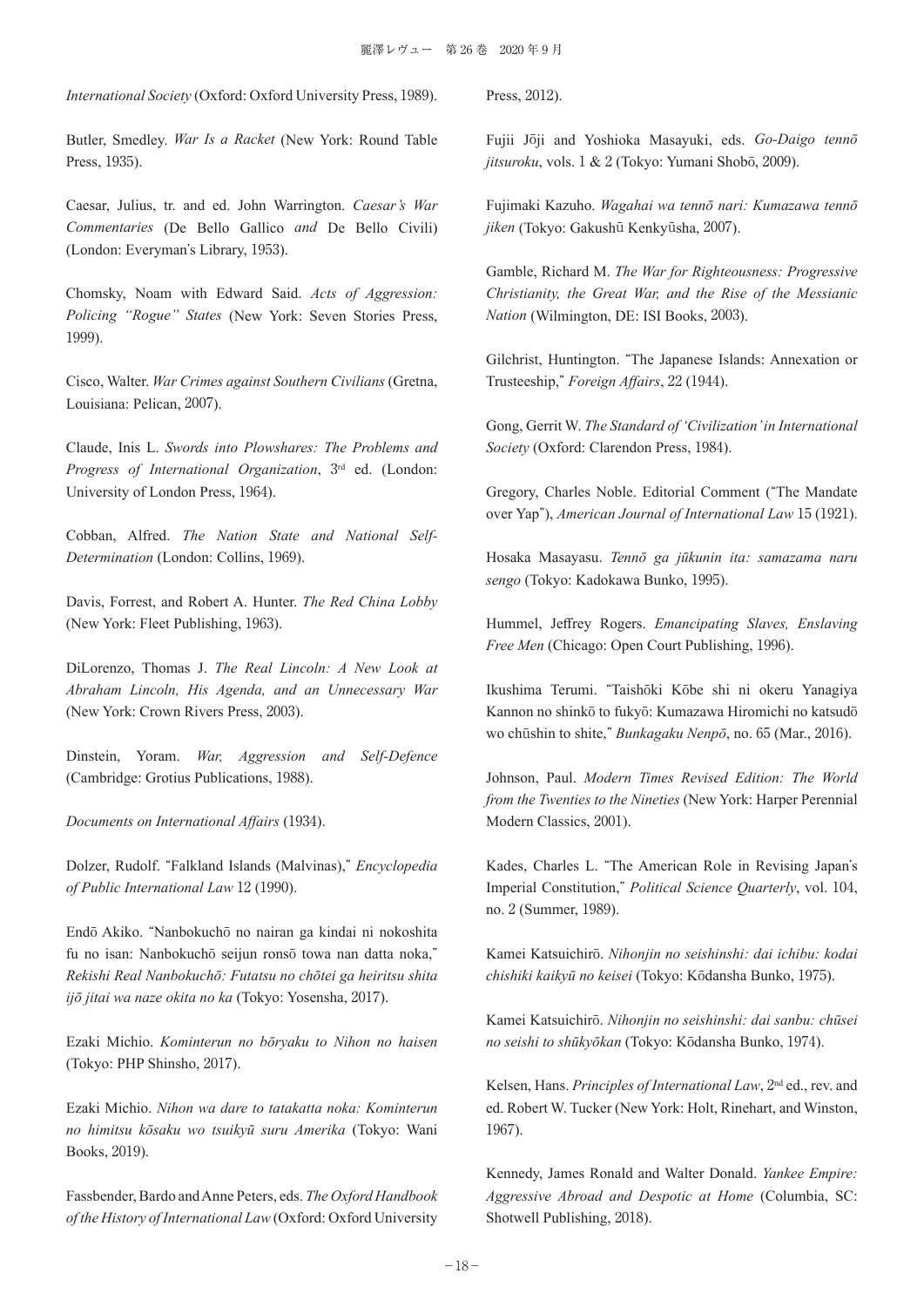Kinzer, Stephen. *Overthrow: America's Century of Regime Change from Hawaii to Iraq* (New York: Henry Holt and Co., 2006).

Kishi Toshio, ed. *Ōken wo meguru tatakai* (Tokyo: Chūō Kōronsha, 1986).

Kobori Keiichirō. *Bansei ikkei wo mamoru michi: naze watashi wa 'jokei tennō' wo zettai ni yōnin dekinai noka* (Tokyo: Kairyusha, 2012).

Korman, Sharon. *The Right of Conquest: The Acquisition of Territory by Force in International Law and Practice* (Oxford: Oxford University Press, 1996).

Koskenniemi, Martti. *The Gentle Civilizer of Nations: The Rise and Fall of International Law, 1870-1960* (Cambridge: Cambridge University Press, 2009).

Kubek, Anthony. *Communism at Pearl Harbor: How the Communists Helped to Bring On Pearl Harbor and Open Up Asia to Communization* (Dallas, TX: Teacher Publishing Co., 1959).

Kubek, Anthony. *How the Far East was Lost: American Policy and the Creation of Communist China, 1941-1949* (Chicago: Henry Regnery Company, 1963).

Kumano, Ruriko. "Japanese Professors Resist University Reforms during the U.S. Occupation," *Japanese Studies Review*, Vol. XVI (2012).

Kumazawa Hiromichi. "Mihappyō: ʻKumazawa tennō' kaikoroku," *Jinbutsu Ōrai: Tokushū: Ranse bushō hiroku* (Nov., 1958).

Kumazawa Hiromichi. *Nanchō to Ashikaga tennō kettō hishi: banseiikkei wa izuko* (Aichi: Sanpi Dōshinkai, 1952).

Lauterbach, Richard E. "The True Emperor of Japan?" *Life*, vol. 20, no. 3 (Jan. 21, 1946).

Lauterpacht, Hersch. *Private Law Sources and Analogies of International Law* (London: Longmans, Green, 1927).

*League of Nations Official Journal* (1933).

Lefebvre, Georges, trans. Elizabeth Moss Evanson. *The French Revolution: From Its Origins to 1793* (London: Routledge and Kegan Paul, 1962).

Lindley, Sir Mark Frank (M.F.). *The Acquisition and* 

*Government of Backward Territory in International Law* (New York: Negro Universities Press, 1969).

Lipsky, George A., ed. *Law and Politics in the World Community: Essays on Hans Kelsen's Pure Theory and Related Problems in International Law* (Berkeley: University of California Press, 1953).

Lloyd George, David. *The Truth about the Peace Treaties* (London: Gollancz, 1938).

Martin, James J. *The Saga of Hog Island: And Other Essays in Inconvenient History* (Colorado Springs, CO: Ralph Myles Publishers, 1977).

McCoy, Alfred. *In the Shadows of the American Century: The Rise and Decline of US Global Power* (Chicago, IL: Haymarket Books, 2017).

McCoy, Alfred. *Policing America's Empire: The United States, the Philippines, and the Rise of the Surveillance State* (Madison: University of Wisconsin Press, 2009).

McCoy, Alfred and Francisco A. Scarano, eds. *Colonial Crucible: Empire in the Making of the Modern American State* (Madison: University of Wisconsin Press, 2009).

McCullough, Helen Craig, trans. *The Taiheiki: A Chronicle of Medieval Japan* (New York: Columbia University Press, 1959).

McMahon, Matthew M. *Conquest and Modern International Law: The Legal Limitations of the Acquisition of Territory by Conquest* (Washington, DC: Catholic University of America Press, 1940).

Michitsuna no Haha, tr. Edward Seidensticker. *The Gossamer Years (Kagerō nikki): A Diary by a Noblewoman of Heian Japan* (Tokyo: C.E. Tuttle, 1973).

Mill, John Stuart. *Dissertations and Discussions: Political, Philosophical, and Historical* (Boston: William Spencer, 1864-7).

Millis, Walter. *Road to War: America 1914-1917* (New York, NY: Houghton Mifflin Company, 1935).

Miwa Nobuo. *Tennō kenkyū: tennō sonzai no igi wo saguru* (Kashiwa: Hiroike Gakuen Shuppanbu, 1981).

Miwa Yoshiteru. *Chōkei tennō kiryaku* (Tokyo: Hakushinkan, 1924).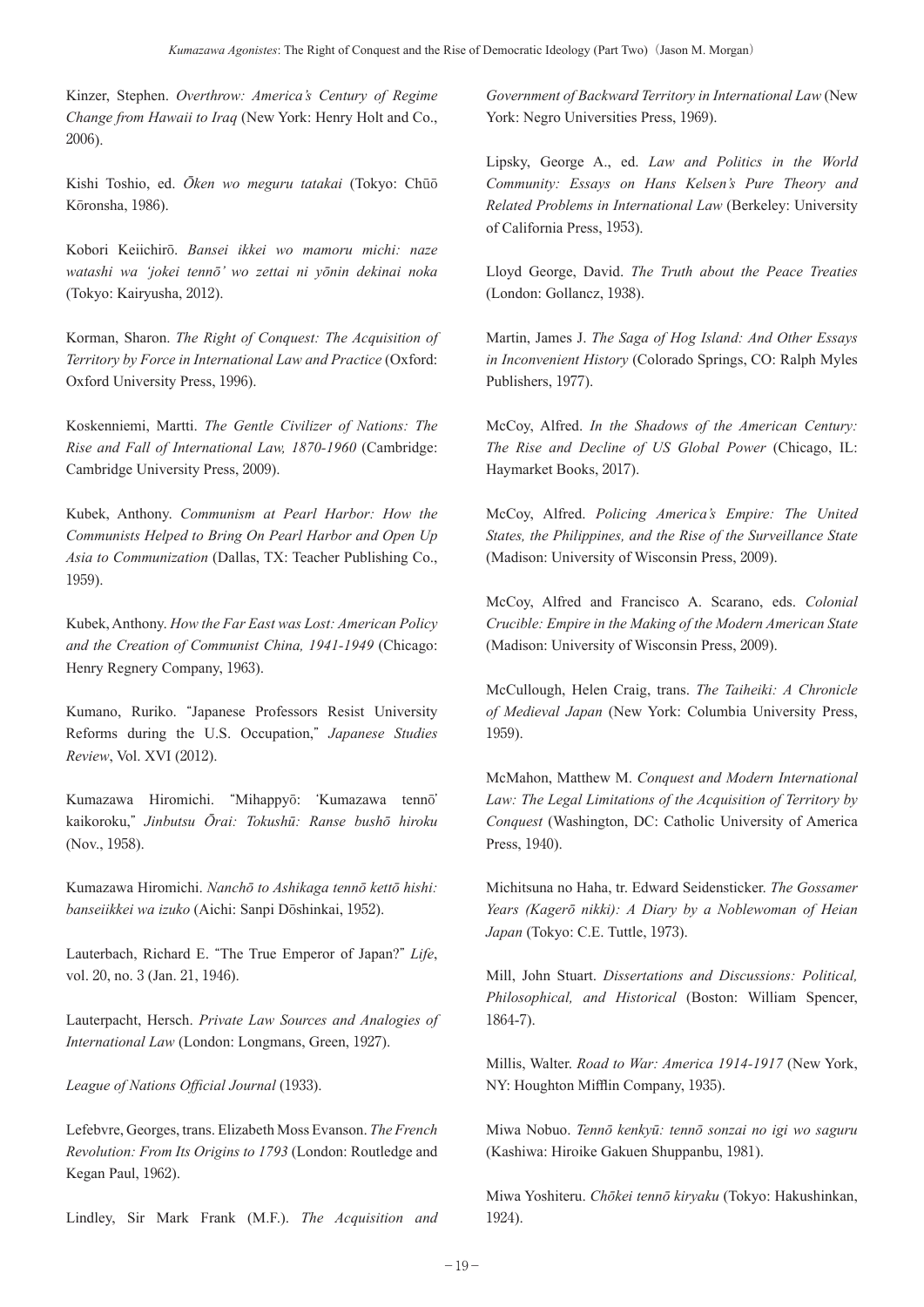Morgan, Jason. "Let Us Now Praise Famous G-Men," *Chronicles*, July, 2019.

Mori Shigeaki. *Nanbokuchō no dōran* (Tokyo: Yoshikawa Kōbunkan, 2007).

Mori Shigeaki. *Yami no rekishi, Gonanchō: Go-Daigo ryū no teikō to shūen* (Tokyo: Kadokawa Gakuen Shuppan (Kadokawa Sophia Bunko), 2013).

Morris, Ivan. *The World of the Shining Prince: Court Life in Ancient Japan* (New York: Kodansha International, 1964).

Murasaki Shikibu, tr. Arthur Waley. *The Tale of Genji* (Tokyo: Tuttle, 2010).

Murata Masashi. *Nanbokuchōron* (Tokyo: Shibundō, 1959).

Nanchō shiryō chōsakai, Yūfūsha. *Kaikin sareta Makka-saa-kaibusu: saikō subeki Kumazawa tennō mondai* (2014: no further publication information available).

Naramoto Tatsuya, ed. *Tadashii Nihonshi* (Tokyo: Kawade Shinsho, 1955).

Neatby, Hilda. *Quebec: The Revolutionary Age, 1760-1791* (London: Oxford University Press, 1966).

Nishio Kanji. *Kokumin no rekishi* (Tokyo: Sankei Shinbunsha, 1999).

Nitta Ichirō. *Taiheiki no jidai* (Tokyo: Kōdansha, 2001).

Ōkawa Shūmei. *Nihon nisen roppyaku nen shi* (Tokyo: Mainichi Ones, 2017).

Oppenheim, Lassa Francis Lawrence. *International Law*, 1st ed. (London: Longmans, Green, 1905-06).

O'Sullivan, John L. *United States Magazine and Democratic Review* (July 1845).

Padoa-Schioppa, Antonio. *A History of Law in Europe: From the Early Middle Ages to the Twentieth Century* (Cambridge: Cambridge University Press, 2017).

Paul, Ron. *The Case for Gold: A Minority Report of the U.S. Gold Commission*, 2nd Ed. (Auburn, AL: Ludwig von Mises Institute, 2011).

Phillimore, Robert. *Commentaries upon International Law*, 2<sup>nd</sup> ed., (London: Benning, ca. 1855).

Ponsonby-Fane, R.A.B. *The Imperial House of Japan* (Kyoto: The Ponsonby Memorial Society, 1959).

Ponsonby-Fane, R.A.B. *Kyoto: The Old Capital of Japan (794-1869)* (Kyoto: The Ponsonby Memorial Society, 1956).

Pratt, Julius W. "The Origin of ʻManifest Destiny'," *American Historical Review*, 32 (1927).

Prescott, William H. *History of the Conquest of Mexico* (London: Sonnenschein, Lowrey, 1888).

*The Protocol of Proceedings of the Yalta Conference.* 11 Feb. 1945.

Rose, Willie Lee. *Rehearsal for Reconstruction: The Port Royal Experiment* (New York: Bobbs-Merrill, 1964).

Rousseau, Jean-Jacques. *The Social Contract* (1762).

Sansom, George. *A History of Japan, 1334-1615* (Stanford: Stanford University Press, 1961).

Sansom, George. *A History of Japan to 1334* (Stanford: Stanford University Press, 1958).

Satō Shin'ichi. *Nihon no chūsei kokka* (Tokyo: Iwanami Shoten, 1983).

Schaffer, Ronald. *America in the Great War: The Rise of the Welfare State* (New York, NY: Oxford University Press, 1991).

Schmitt, Carl, tr. George Schwab. *Political Theology: Four Chapters on the Concept of Sovereignty* (Chicago: University of Chicago Press, 2006).

Schwarzenberger, Georg. *The Frontiers of International Law* (London: Stevens, 1962).

Sekino Michio. *Zoku-Nihonjin wo kuruwaseta sennō kōsaku: imanao habikoru WGIP no uso* (Tokyo: Jiyūsha Bukkuretto, 2016).

Sekino Michio. *Nihonjin wo kuruwaseta sennō kōsaku: imanao tsuzuku senryōgun no shinri sakusen* (Tokyo: Jiyūsha Bukkuretto, 2015).

Shafirov, P.P. *A Discourse Concerning the Just Causes of the War between Sweden and Russia: 1700-1721* (1717) (Dobbs Ferry, NY: Oceana Publications, 1973).

Shaw, Malcolm N. *International Law*, 3<sup>rd</sup> Ed. (Cambridge: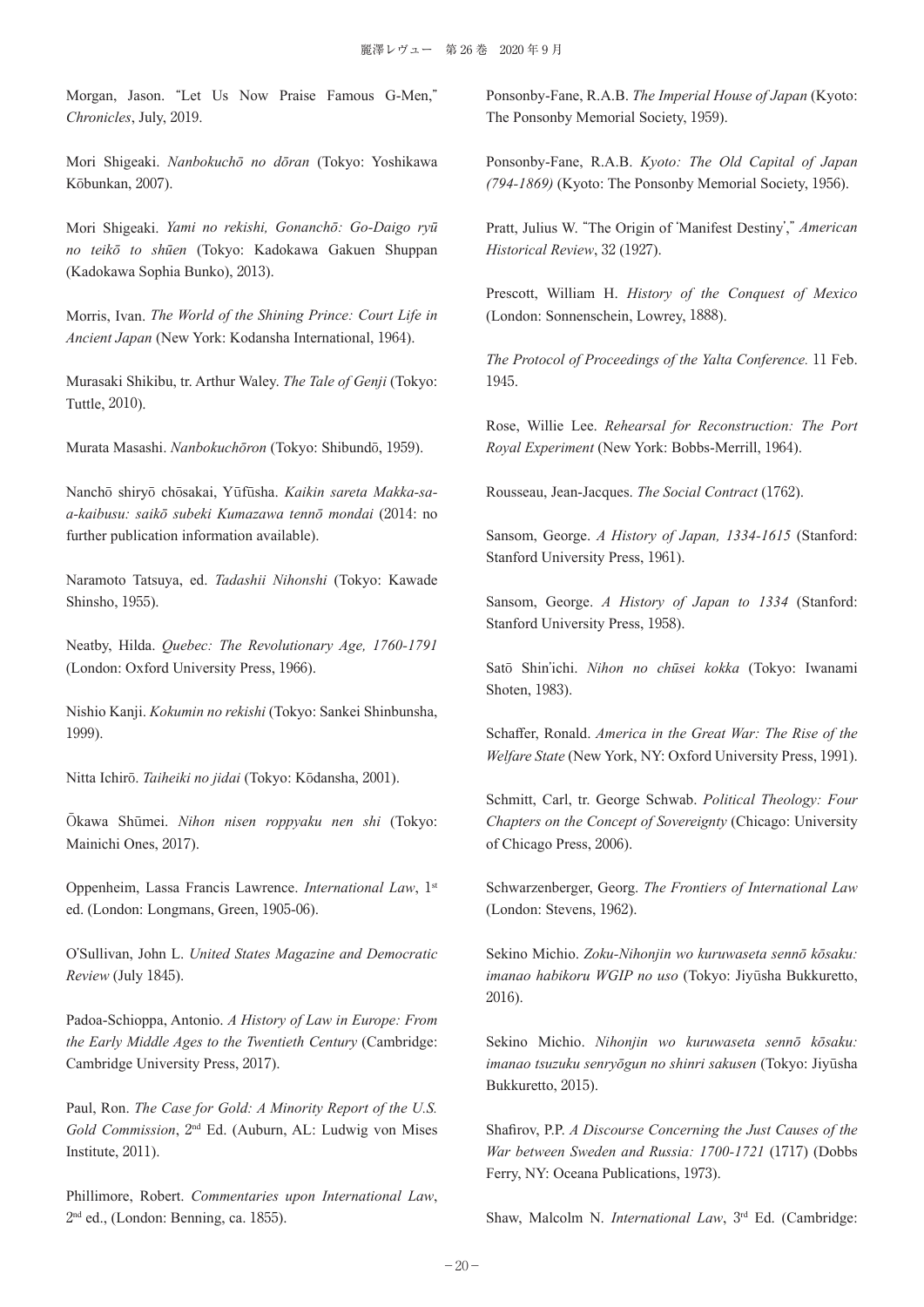Grotius Publications, 1991).

Shimura Kunihiro, ed. *Tennō kōshitsu rekishi densetsu daijiten* (Tokyo: Bensei Shuppan, 2008).

Stone, Julius. *Aggression and World Order: A Critique of United Nations Theories of Aggression* (London: Stevens, 1958).

Stone, Julius. "*De Victoribus Victis*: The International Law Commission and Imposed Treaties of Peace," *Virginia Journal of International Law*, 8 (1968).

Takahashi Shirō. *Nihon ga nidoto tachiagarenai yō ni Amerika ga senryōki ni okonatta koto* (Tokyo: Chichi Shuppansha, 2014).

Takahashi Shirō. *WGIP to 'rekishisen': 'Nihonjin no dōtoku' wo torimodosu* (Kashiwa, Chiba: Institute of Moralogy, 2019).

Takeda Tsuneyasu. *Tennō wa hontō ni tada no shōchō ni ochita no ka: kawaranu kōtō no omomi* (Tokyo: PHP Shinsho, 2018).

Tanaka Yoshinari. *Nanbokuchō jidaishi* (Tokyo: Meiji Shoin, 1922).

Temperley, Harold William Vazeille. *A History of the Peace Conference of Paris* (London: H. Frowde: Hodder & Stoughton), 1920-24.

Tokoro Isao. *Kōshitsu no densetsu to Nihon bunka* (Kashiwa: Hiroike Gakuen Shuppanbu, 1996).

Tokoro Isao. *Shōchō tennō 'kōrei jōi' no shinsō* (Tokyo: Besuto Shinsho, 2017).

Toussaint, Charmian Edwards. *The Trusteeship System of the United Nations* (New York: Praeger, 1956).

Tucker, Robert. *The Inequality of Nations* (London: Martin Robertson, 1977).

Uemura Seiji. *Kusunoki Masashige* (Tokyo: Shibundō, 1962).

van Dijk, Kees. *Pacific Strife: The Great Powers and their Political and Economic Rivalries in Asia and the Western Pacific, 1870-1914* (Amsterdam: Amsterdam University Press, 2015).

Vitoria, Franciscus de, J.P. Bate, trans. *De Indis et de Jure Belli Relectiones* (Washington, DC: Carnegie Institution of Washington, 1917).

Walters, Francis Paul. *A History of the League of Nations* (London: Oxford University Press, 1952).

Watanabe Shōichi. *Kōshitsu wa naze tōtoi no ka: Nihonjin ga mamoru beki 'utsukushii niji'* (Tokyo: PHP, 2011).

Watanabe Sōki. *Dai niji sekai taisen Amerika no haiboku: Beikoku wo ayatsutta Sobieto supai* (Tokyo: Bunshun Shinsho, 2018).

Watanabe Yosuke. "Keizu no gisaku ni tsuite: Kumazawa tennō, Sakemoto tennō ryō keifu no bakugeki," *Nihon Rekishi*, no. 35 (April, 1951).

White, G. Edward. *Law in American History: From the Colonial Years through the Civil War* (Oxford: Oxford University Press, 2012).

Woodward, William Harrison. *A Short History of the Expansion of the British Empire, 1500-1930* (Cambridge: Cambridge University Press, 1931).

Wray, Harry and Seishiro Sugihara. *Bridging the Atomic Divide: Debating Japan-US Attitudes on Hiroshima and Nagasaki* (Lanham, MD: Lexington Books, 2019).

Wright, J., ed. Henry Cavendish, *Debates of the House of Commons in the Year 1774 on the Bill for Making More Effectual Provision for the Government of the Province of Quebec* (London: Ridgway, 1839).

Wright, Martin, Hedley Bull, and Carsten Holbraad, eds. *Power Politics*, 2nd ed. (Harmondsworth: Penguin Books, 1986).

Wright, Quincy. "The Goa Incident," *American Journal of International Law* 56 (1962).

Wright, Quincy. *Mandates under the League of Nations* (Chicago: University of Chicago Press, 1930).

Yamaji Yūichirō. *Gonanchō saihakkutsu* (Tokyo: Soubunsha, 2003).

Yamaji Yūichirō. *Nanchō: saigo no shōgen* (Tokyo: Choeisha, 2008).

Yokosaka Kenji. "Tennō to fukeizai," in *Kenpō hanrei hyakusen* II, no. 5 (Tokyo: Yuhikaku, 2007).

Yoshida Chōzō. *Kiku no kāten wo hiraku: Shin tennōron* (Tokyo: Chiyoda Shoin, 1952).